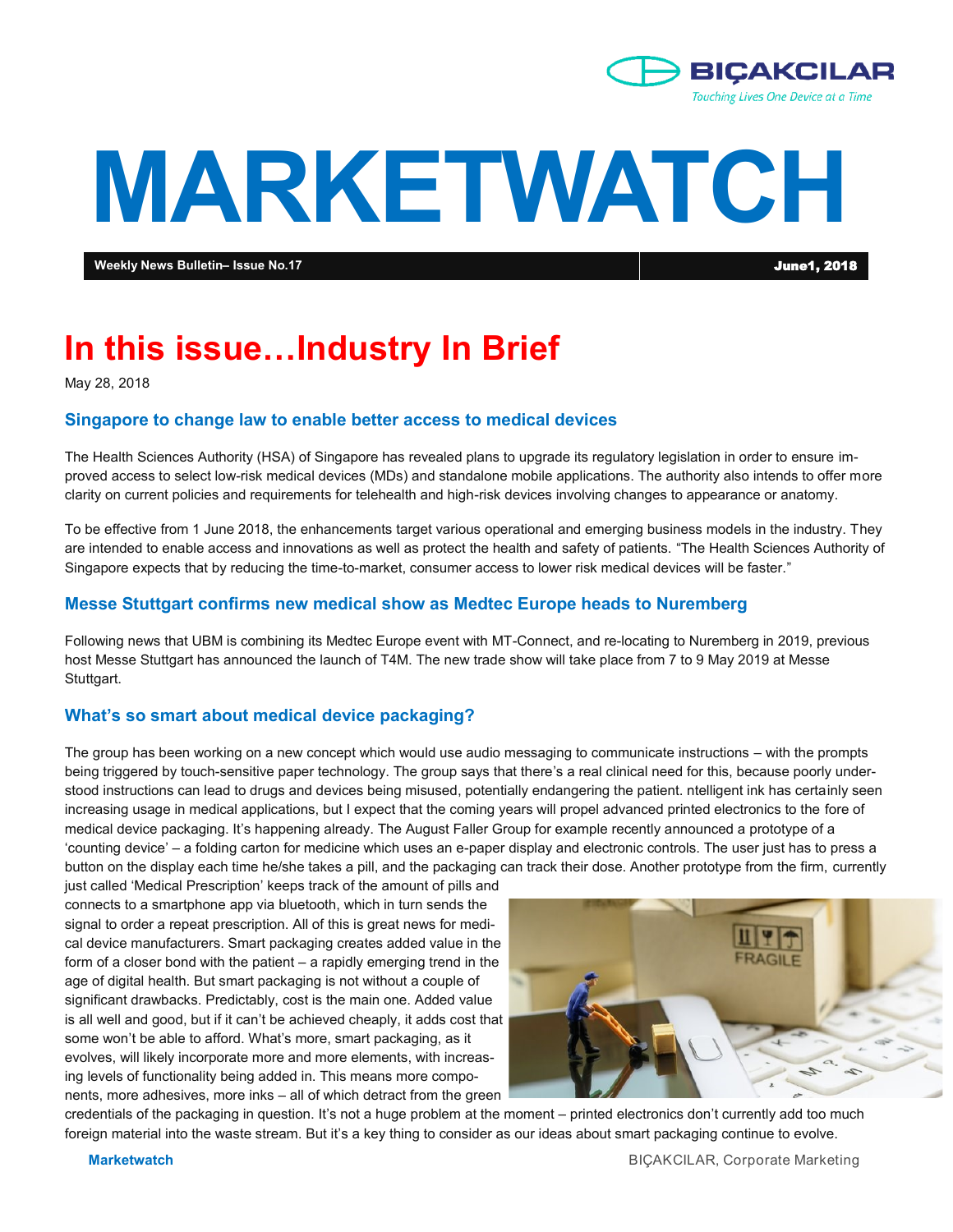### **In this issue… Eight ways that industry 4.0 is impacting medical device manufacturers**

#### *May 28, 2018 MedTech Innovation News*

1 – **Reducing errors-** Industry 4.0 technologies can be implemented across the whole manufacturing process, but quality control is perhaps the step with the most potential for improvement. Using sensor technology, manufacturers can quickly identify the source of the problem, and thus reduce unplanned downtime.

2 – **Monitor and improve performance-** Predictive maintenance technologies can save time and avoid costly breakdowns in the long term – all from a one-off investment in technology. Algorithms and machine learning, such as those used by GE's Brilliant Manufacturing software, can now anticipate when – and why – a machine is likely to fail. Jennifer Bennett, general manager for GE Digital's manufacturing software initiatives explained: "Manufacturers are challenged to decide what to build, how to build it, where and when to build it, and how to efficiently maintain it. We believe that the key to optimising the full product life cycle from design to service is through analytics of data that has been traditionally locked inside corporate silos."

3 – **Go paperless-**Going paperless could signal an improvement in regulatory conformance. Robert Kavanagh, business development executive at Irish medical device manufacturing specialist Seabrook Technology says: "Taking a look at the recent FDA figures on Non-Compliance Observations, it is clear that production and process controls are a key source of issues. In our experience, over 50% of non conformances are a result of errors on paper, rather than problems with the product."

4 – **Track and trace-** Raumedic is one of the major players in the medical device field to take steps towards going digital with its manufacturing systems. Last year the group selected software provider Guardus Solutions to design a new manufacturing execution system (MES) for its existing machinery as well as future investments. As a result, products from Raumedic can be tracked all the way back to the raw material and can also be cross-linked, managed and documented from the time of their development to their delivery.

5 – **Bolder designs-**Design trends like miniaturisation create opportunities for the medical device sector – but they also create challenges for manufacturers. Using advanced scanning and technology processes, manufacturers can produce more complex and intricate designs.

6 – **Inventory control -**Industry 4.0 may be capable of increasing outputs – but more output means more raw materials and supplies coming into the plant. Luckily, technology could hold the key to this as well. Gelston Howell, senior vice president, marketing at medical device manufacturer Sanmina says: In the past, managing inventory was manually transacted in an enterprise resource planning system, such as Oracle or SAP. With the implementation of industry 4.0 technologies and the use of machine-to-cloud communication, inventory management has moved from manual to automatic transactions, enabling real-time inventory control.

7 – **Customisation-** Personalised medicine could be a game-changer in healthcare delivery – but it will have an impact on those manufacturers who aren't geared up to deliver on the promise. 3D printing is one option, but older manufacturing methods can also be adapted with advanced product lifecycle management (PLM) software. For example, Siemens now offers a PLM platform that creates an automated image to implant process.

8 – **Scalability -** Adopting Industry 4.0 tech can help future-proof OEMs for future expansion. B. Braun Medical recently made the switch to a digital manufacturing system. Francisco Almada Lobo, CEO of critical manufacturing said of the move: "Critical manufacturing is committed to B. Braun's success, both in our project execution approach and our flexibility to meet all of their long-term needs. We will use a joint project team to configure our system and build the competence to maintain it for the foreseeable future. We are confident that we will help B. Braun Medical Industries become a global benchmark for advanced and innovative medical manufacturing."

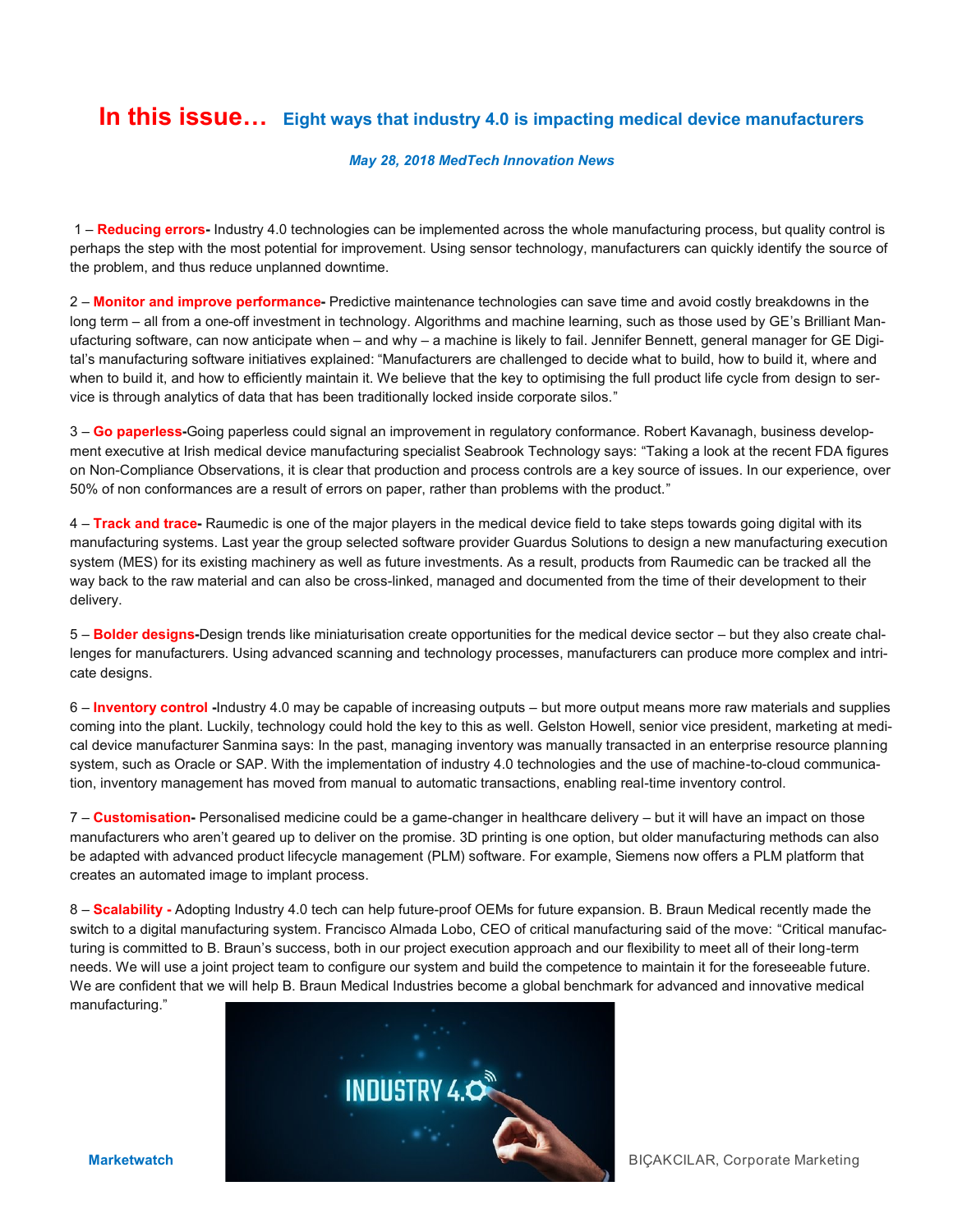#### **Reprocessed single-use devices forecast for growth**

#### **May 27,2018 MedTech Innovation**

New research from Coherent Market Insights has found that single-use medical device reprocessing is gaining in popularity as it helps to reduce hospital waste and allows for major cost savings.

For instance, US healthcare provider Kaiser Permanente reportedly saves \$11 million per annum by reprocessing certain single-use devices. Non-profit environmental group Practice Green Health, is quoted as saying that single-use medical device reprocessing prevented the entry of 10,000 tonnes of medical waste into the waste stream from 1997–2007, via the re-processing of an estimated 50 million devices.

Coherent's research states that hospitals potentially stand to reduce the cost associated with medical devices by 50%.

However the findings report that the Asia Pacific, Europe and South America regions have historically been lacking in regulatory standards, which is a restraining factor for the growth of the reprocessing market.

The European Union is looking to address the matter, however, and the upcoming European medical device regulations (MDR) set out the minimum requirements for the reprocessing of single-use medical devices. According to a fact sheet issued by the European Union, under the new rules reprocessing may only take

place when authorised under national law and in accordance with the provisions of the medical devices regulation.

When reprocessing is allowed, the entity that wants to reprocess the device must



assume the same obligations as a manufacturer. However, a different regime is applied in the case of reprocessing by health institutions and by third parties on the request of health institutions.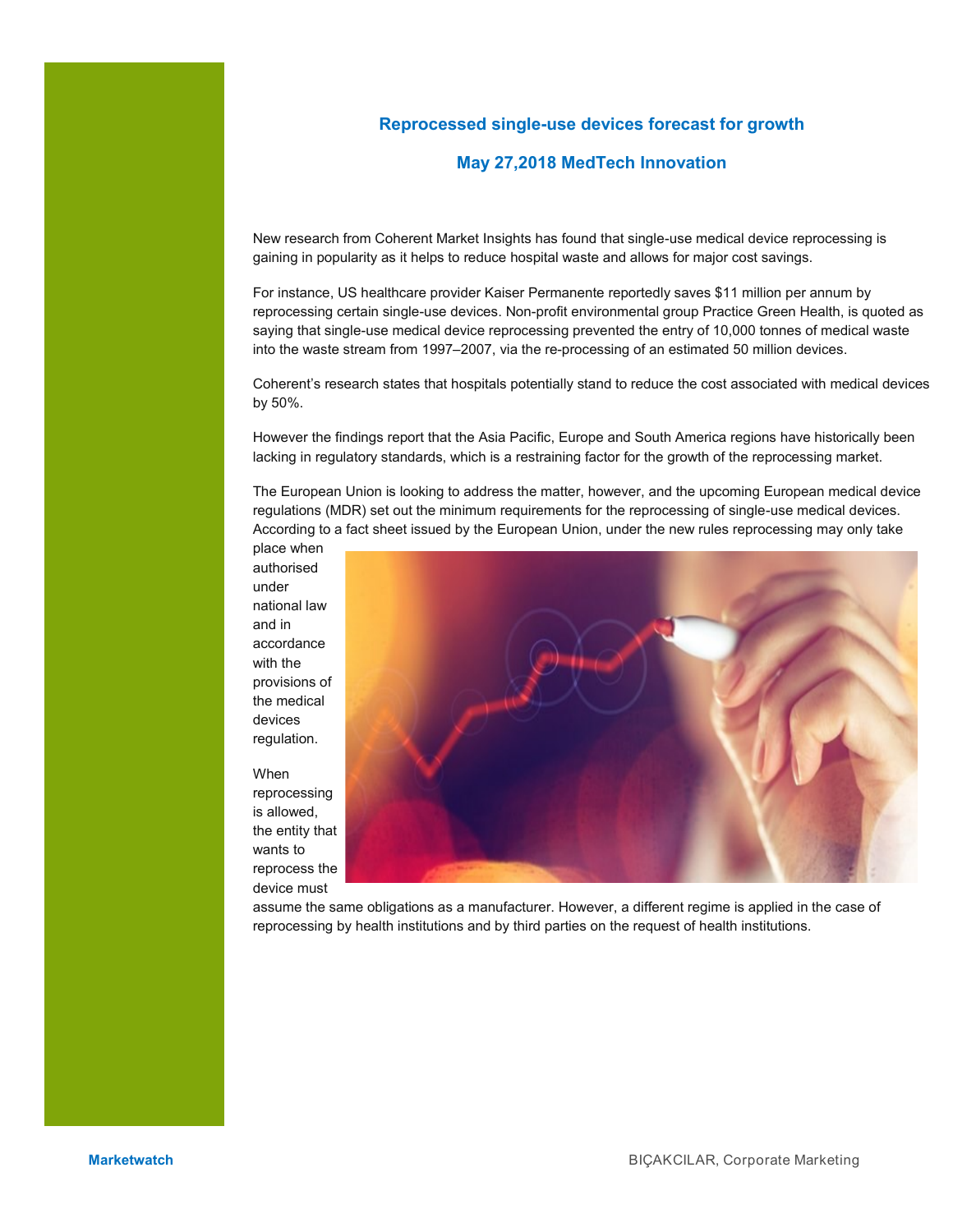#### **Making EIT's ( European Institute of Innovation and Technology) wildcard initiative work**

Thomas Prock, partner at Marks and Clerk, looks at the EU's new 'wildcard' initiative, which will back highrisk medical device ideas.

Certain health problems bring with them a level of risk and complexity that can make investment in their solutions difficult. These problems require blue sky thinking and public/private cooperation. In a similar vein EIT Health, an offshoot of the European Institute of Innovation and Technology, recently announced that it would make €4 million of funding available for 'wildcard' medtech ideas which utilise emerging technologies like AI and big data or tackle urgent health challenges including antimicrobial resistance.

So, what can medtech innovators and entrepreneurs do to make wildcard ideas and inventions investable?

Underpinning all successful innovation is intellectual property (IP). IP takes many forms, ranging from the well-known such as patents and trade marks, to the less well known, such as know-how and database rights. One thing investors will be looking for when considering the potential of a new product, will be reassurance that those behind the product have a developed sense of how their IP portfolio and strategy will continue to support the business as it develops. The strategic use of IP protection can give a company a competitive edge, helping de-risk the business in the eyes of investors. IP will also prevent third party imitation of your products, thus preserving your market and preventing competition from third parties. Beyond this, and especially in cases where an invention truly fits the description of 'wildcard', the lack of prior art (pre-existing knowledge that might limit the scope of a patent in a more established industry) means that well drafted IP might confer not just protection for your invention, but also the opportunity to licence your innovation to others, creating lucrative revenue streams and enabling access to new markets.

Having an effective IP strategy is critical for companies of all sizes, even if – in the case of pre-investment companies – it can only be implemented at some future time. Demonstrating an understanding of the opportunities offered by IP and prioritising the IP that needs to be protected first, will be key to attracting investment.

Another key question for emerging medtech companies and entrepreneurs will be, who in the company owns the knowledge inherent in the business? Most of the knowledge and skill within small companies is

concentrated within the memories of the small number of individuals who founded the business. This is both a blessing and a curse. The upside is that corporate knowledge is easily accessible and admin is minimised. As companies grow however, a lack of clear policies and documentation can lead to disputes. For example, if a



founder member of the team leaves, he or she might take their knowledge with them unless there is some agreement to the contrary. There's no one size fits all approach to IP and developing the right portfolio and strategy is a bespoke process. Engaging in this process early on however will put an emerging enterprise on sure footing, and make wildcard innovations all the more investable.